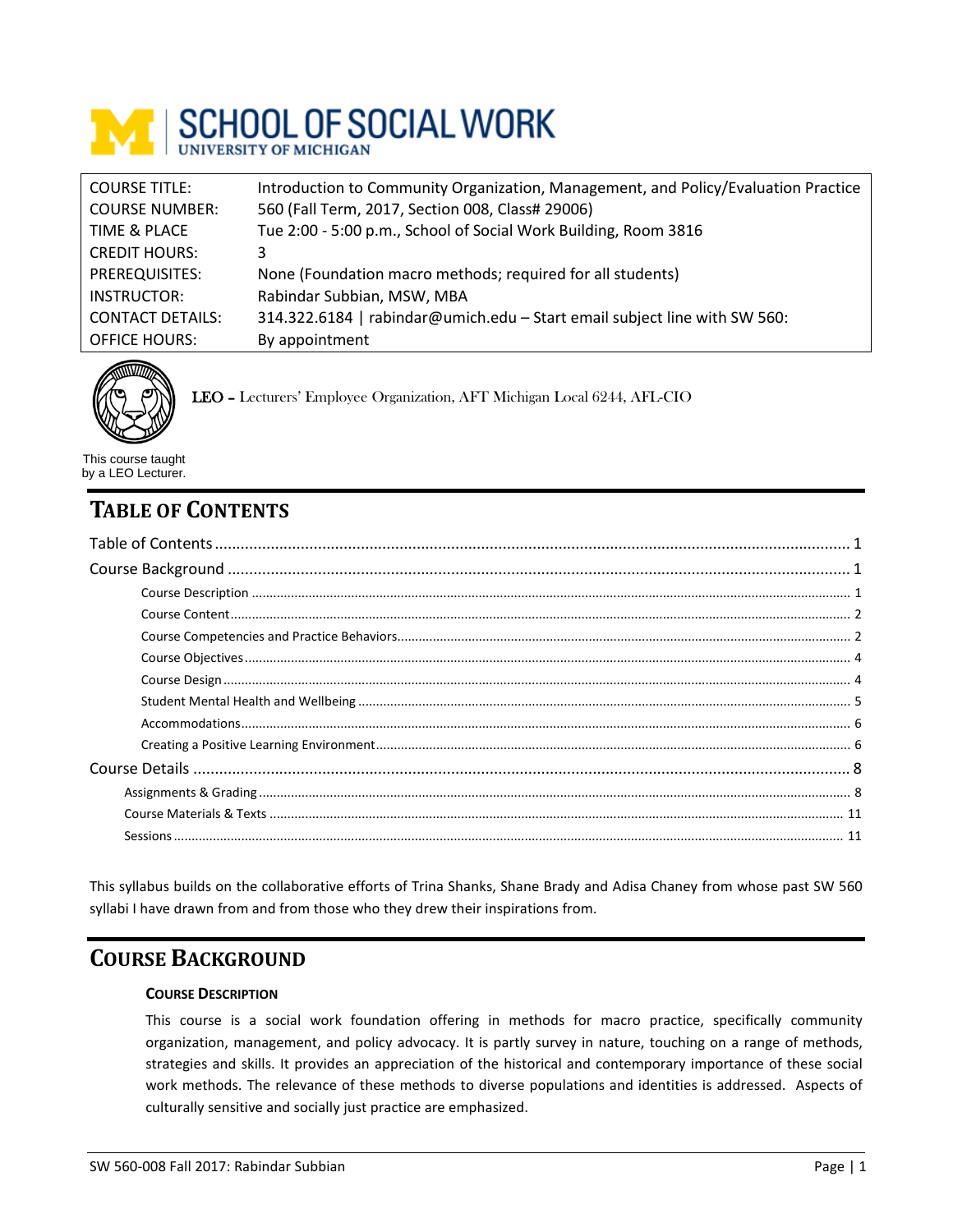### <span id="page-1-0"></span>**COURSE CONTENT**

Students learn beginning knowledge and skills in the areas of community organization, management, and policy advocacy. They learn to understand a variety of roles attached to them, e.g., community organizer, manager, and policy advocate. The course will also provide students with the opportunity to integrate learning from SW502, which is designed to be taken concurrently.

Students focus on: (1) understanding the context of macro practice; (2) identifying community and organizational interventions to address social needs and problems; (3) organizing and building relationships within communities and organizations; and (4) organization-based and community-based policy making, planning, and program development. Course content addresses concepts and practice skills involving assessment, problem solving, and intervention planning at the macro level, and strategies to work effectively with communities and organizations. Content also includes reflective practice and utilizing interpersonal skills in macro practice.

#### <span id="page-1-1"></span>**COURSE COMPETENCIES AND PRACTICE BEHAVIORS**

This course addresses the following competencies and practice behaviors:

**COMPETENCY 1**—Identify as a professional social worker and conduct oneself accordingly.

Social workers serve as representatives of the profession, its mission, and its core values. They know the profession's history. Social workers commit themselves to the profession's enhancement and to their own professional conduct and growth. Social workers

- 1.1 advocate for client access to the services of social work;
- 1.3 attend to professional roles and boundaries
- **COMPETENCY 2**—Apply social work ethical principles to guide professional practice.

Social workers have an obligation to conduct themselves ethically and to engage in ethical decisionmaking. Social workers are knowledgeable about the value base of the profession, its ethical standards, and relevant law. Social workers

- 2.1 recognize and manage personal values in a way that allows professional values to guide practice;
- 2.2 make ethical decisions by applying standards of the National Association of Social Workers Code of Ethics and, as applicable, of the International Federation of Social Workers/International Association of Schools of Social Work Ethics in Social Work Statement of Principles;
- 2.4 apply strategies of ethical reasoning to arrive at principled decisions
- **COMPETENCY 3**—Apply critical thinking to inform and communicate professional judgments.

Social workers are knowledgeable about the principles of logic, scientific inquiry, and reasoned discernment. They use critical thinking augmented by creativity and curiosity. Critical thinking also requires the synthesis and communication of relevant information. Social workers

- 3.1 distinguish, appraise, and integrate multiple sources of knowledge, including researchbased knowledge, and practice wisdom;
- 3.2 analyze models of assessment, prevention, intervention, and evaluation;
- 3.3 demonstrate effective oral and written communication in working with individuals, families, groups, organizations, communities, and colleagues.

**COMPETENCY 4**—Engage diversity and difference in practice.

Social workers understand how diversity characterizes and shapes the human experience and is critical to the formation of identity. The dimensions of diversity are understood as the intersectionality of multiple factors including age, class, color, culture, disability, ethnicity, gender, gender identity and expression, immigration status, political ideology, race, religion, sex, and sexual orientation. Social workers appreciate that, as a consequence of difference, a person's life experiences may include oppression, poverty, marginalization, and alienation as well as privilege, power, and acclaim. Social workers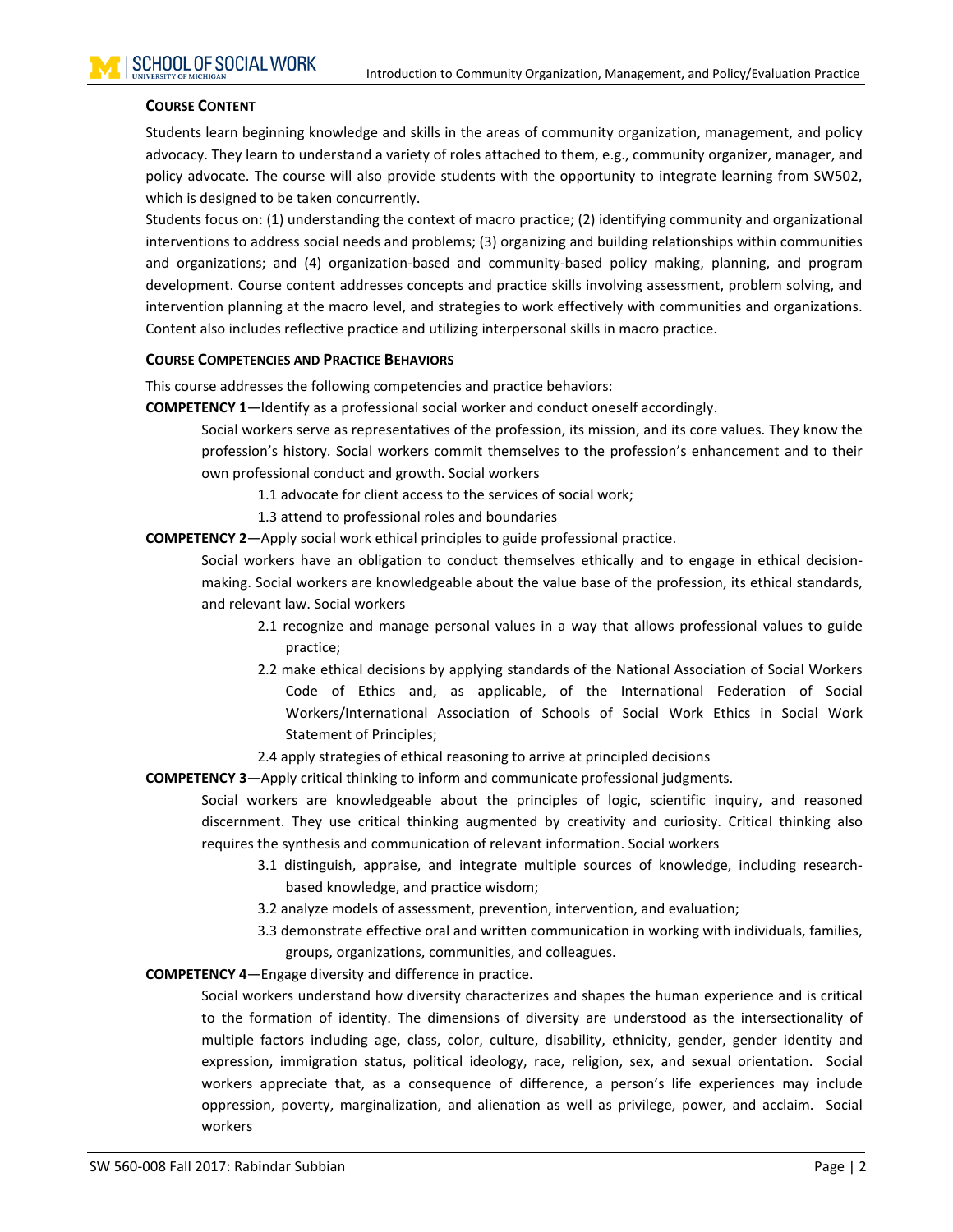- 4.1 recognize the extent to which a culture's structures and values may oppress, marginalize, alienate, or create or enhance privilege and power;
- 4.2 gain sufficient self-awareness to eliminate the influence of personal biases and values in working with diverse groups;
- 4.3 recognize and communicate their understanding of the importance of difference in shaping life experiences

**COMPETENCY 5**—Advance human rights and social and economic justice.

Each person, regardless of position in society, has basic human rights, such as freedom, safety, privacy, an adequate standard of living, health care, and education. Social workers recognize the global interconnections of oppression and are knowledgeable about theories of justice and strategies to promote human and civil rights. Social work incorporates social justice practices in organizations, institutions, and society to ensure that these basic human rights are distributed equitably and without prejudice. Social workers

5.2 advocate for human rights and social and economic justice; and

5.3 engage in practices that advance social and economic justice.

**COMPETENCY 6**—Engage in research-informed practice and practice-informed research.

Social workers use practice experience to inform research, employ evidence-based interventions, evaluate their own practice, and use research findings to improve practice, policy, and social service delivery. Social workers comprehend quantitative and qualitative research and understand scientific and ethical approaches to building knowledge. Social workers

6.2 use research evidence to inform practice.

**COMPETENCY 7**—Apply knowledge of human behavior and the social environment.

Social workers are knowledgeable about human behavior across the life course; the range of social systems in which people live; and the ways social systems promote or deter people in maintaining or achieving health and well-being. Social workers apply theories and knowledge from the liberal arts to understand biological, social, cultural, psychological, and spiritual development. Social workers

7.1 utilize conceptual frameworks to guide the processes of assessment, intervention, and evaluation; and

7.2 critique and apply knowledge to understand person and environment.

**COMPETENCY 8**—Engage in policy practice to advance social and economic well-being and to deliver effective social work services.

Social work practitioners understand that policy affects service delivery, and they actively engage in policy practice. Social workers know the history and current structures of social policies and services; the role of policy in service delivery; and the role of practice in policy development. Social workers

8.1 analyze, formulate, and advocate for policies that advance social well-being

8.2 collaborate with colleagues and clients for effective policy action.

**COMPETENCY 9**—Respond to contexts that shape practice.

Social workers are informed, resourceful, and proactive in responding to evolving organizational, community, and societal contexts at all levels of practice. Social workers recognize that the context of practice is dynamic, and use knowledge and skill to respond proactively. Social workers

- 9.1 continuously discover, appraise, and attend to changing locales, populations, scientific and technological developments, and emerging societal trends to provide relevant services
- 9.2 promote sustainable changes in service delivery and practice to improve the quality of social services.
- **COMPETENCY 10**—Engage, assess, intervene, and evaluate with individuals, families, groups, organizations, and communities.

Professional practice involves the dynamic and interactive processes of engagement, assessment, intervention, and evaluation at multiple levels. Social workers have the knowledge and skills to practice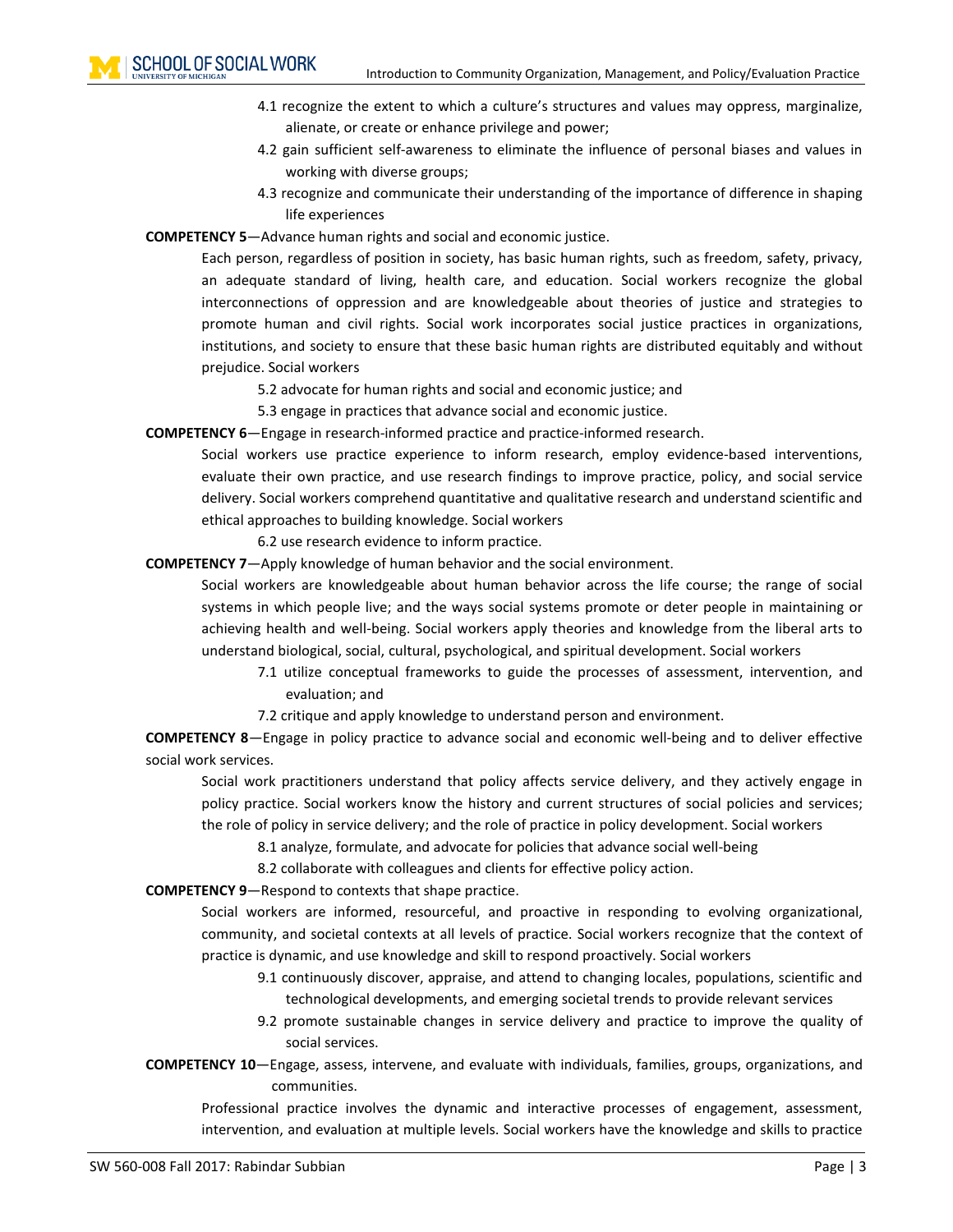with individuals, families, groups, organizations, and communities. Practice knowledge includes identifying, analyzing, and implementing evidence-based interventions designed to achieve client goals; using research and technological advances; evaluating program outcomes and practice effectiveness; developing, analyzing, advocating, and providing leadership for policies and services; and promoting social and economic justice.

COMPETENCY 10(b)—Assessment

Social workers

10.b.1 collect, organize, and interpret client data

10.b.2 assess client strengths and limitations

10.b.3 develop mutually agreed-on intervention goals and objectives; and

10.b.4 select appropriate intervention strategies.

### COMPETENCY 10(c)—Intervention

Social workers

10.c.1 initiate actions to achieve organizational goals

10.c.2 implement prevention interventions that enhance client capacities;

10.c.3 help clients resolve problems;

10.c.4 negotiate, mediate, and advocate for clients; and

10.c.5 facilitate transitions and endings.

COMPETENCY 10(d)—Evaluation

Social workers

10.d.1 critically analyze, monitor, and evaluate interventions.

### <span id="page-3-0"></span>**COURSE OBJECTIVES**

On completion of this course, students using a generalist social work practice framework will be able to:

- 1. Describe the historical, social, political and economic forces that have shaped and continue to shape macro practice in social work. (Practice Behaviors 4.1, 9.1)
- 2. Identify community organization, management, and policy-advocacy strategies for dealing with contemporary social work and social welfare problems. (Practice Behaviors 1.1, 3.1, 5.2, 5.3, 6.2, 8.1)
- 3. Demonstrate beginning level community organization, management, and policy advocacy skills in promoting social work values. (Practice Behaviors 3.1, 3.3, 4.3, 5.2, 5.3, 8.1, 8.2, 9.2, 10.c.1, 10.c.2, 10.c.3, 10.c.4, 10.c.5, 10.d.1)
- 4. Apply NASW's Code of Ethics and other professional codes to the selection of action strategies, and in particular applying them to those situations which affect disadvantaged/discriminated against populations. (Practice Behaviors 1.3, 2.1, 2.2, 2.4, 4.2, 5.3)
- 5. Demonstrate the ability to utilize selected macro assessment tools (e.g., community profiles, asset maps, community needs and strengths assessment, Census data analysis, windshield surveys, SWOT analysis, force field analysis, flow-charts, nominal group technique, task analysis, and ethical analysis) to develop client-centered interventions. (Practice Behaviors 3.1, 3.2, 7.1, 7.2; 10.b.1, 10.b.2, 10.b.3, 10.b.4, 10.c.1, 10.c.2, 10.c.3, 10.c.4, 10.c.5 )
- 6. Specify/identify those situations in which social workers are likely to be central to addressing major social welfare concerns. (Practice Behaviors 5.3, 7.2)
- 7. Identify salient connections between macro practice and interpersonal practice. (Practice Behaviors 3.2, 7.1, 7.2)

### <span id="page-3-1"></span>**COURSE DESIGN**

While using the lecture/discussion mode as the primary pattern, class sessions will also include skill building activities and exercises, team work, student presentations, speakers, and videos.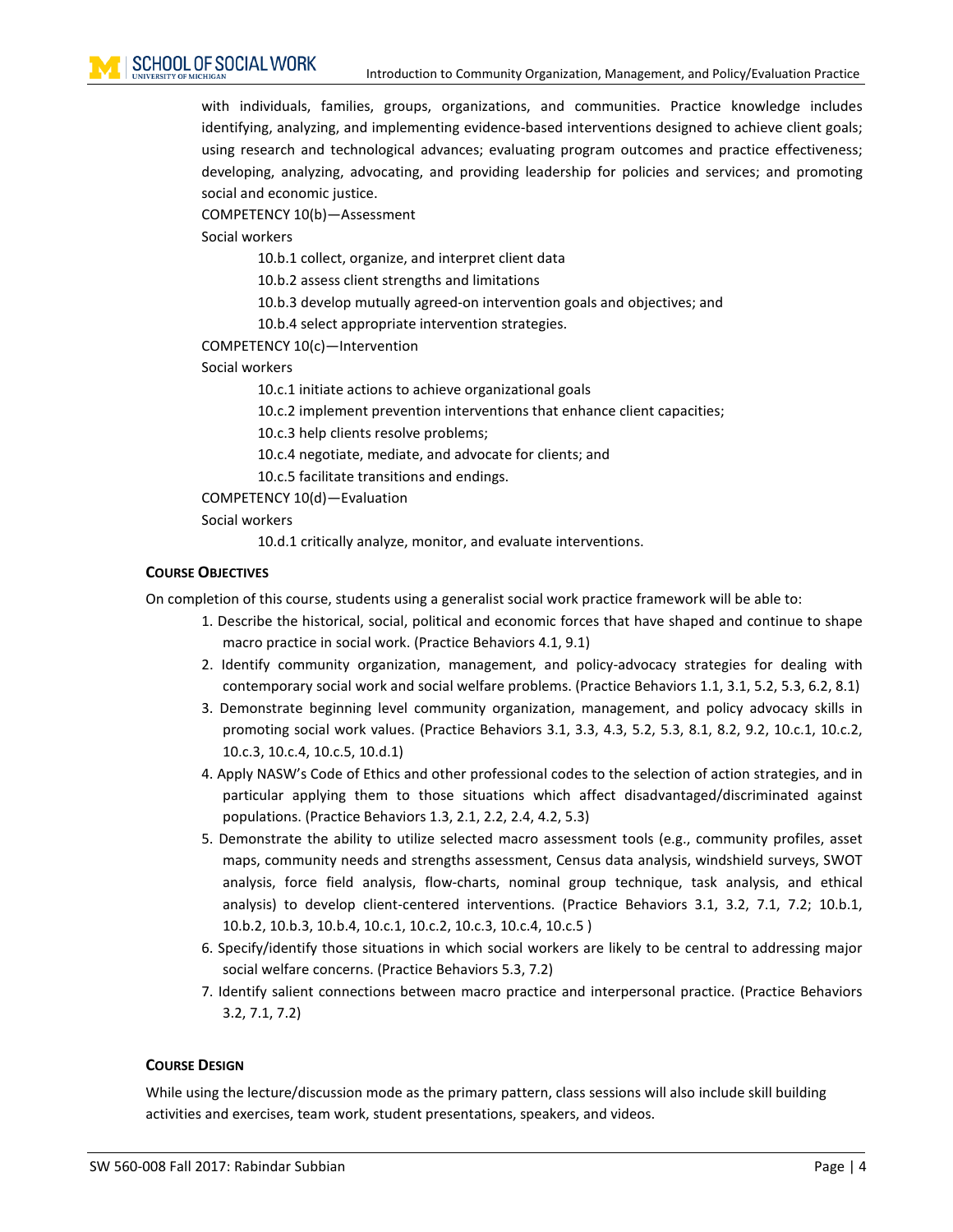**SCHOOL OF SOCIAL WORK** 

Introduction to Community Organization, Management, and Policy/Evaluation Practice

| <b>Theme Relation to</b>                 | Are addressed through methods such as the use of readings, examples, cases,    |
|------------------------------------------|--------------------------------------------------------------------------------|
| <b>Multiculturalism &amp; Diversity:</b> | and role plays, and the development of intervention tools that explore multi-  |
|                                          | cultural and diversity issues from at least five perspectives: 1) the worker,  |
|                                          | (community organizer herself or himself); 2) the manager; 3) the policy        |
|                                          | analyst/advocate; 4) the organization or program; 5) the community or client   |
|                                          | system.                                                                        |
| <b>Theme Relation to Social</b>          | Are addressed through the use of readings, examples, cases, and role plays,    |
| Justice:                                 | and the development of intervention tools that enable workers to secure        |
|                                          | better representation of underrepresented community members and points         |
|                                          | of view in the community, agency, and polity, and to address, through the      |
|                                          | attainment of program goals, issues of historic exclusion and exploitation.    |
|                                          | Techniques of both transactional and transformational change are               |
|                                          | considered.                                                                    |
| Theme Relation to Promotion,             | Are addressed through the use of readings, examples, cases, and role plays,    |
| <b>Prevention, Treatment &amp;</b>       | and the development of intervention tools that explore special attention to    |
| <b>Rehabilitation:</b>                   | the benefits of early intervention, (promotion and prevention), risks          |
|                                          | attendant to the use of various methods (treatment), and the need for longer   |
|                                          | term connection and follow-up (rehabilitation).                                |
| <b>Theme Relation to Behavioral</b>      | Research is addressed through the use of readings, examples, cases, and role   |
| and Social Science Research:             | plays, and the development of intervention tools that explore the              |
|                                          | perspectives of social and behavioral science theory on the community, the     |
|                                          | organization, and the polity. Organizational, political science, and community |
|                                          | theories will be important bases for class analyses.                           |
| <b>Relationship to Social Work</b>       | The course will address ethical and value issues related to working with, and  |
| <b>Ethics and Values:</b>                | in, organizations, communities, societies, and in conducting policy-focused    |
|                                          | research in these areas. For example, as employees of organizations,           |
|                                          | members of communities, and citizens of states, social workers must work to    |
|                                          | ensure equal treatment for all citizens, while at the same time expressing     |
|                                          | preferential programmatic attention to the most disadvantaged within those     |
|                                          | systems. The course will also focus on social workers' responsibility as       |
|                                          | professionals to promote the general welfare through working toward the        |
|                                          | elimination of discrimination, expanding choices for all persons, encouraging  |
|                                          | respect for diversity, advocating for progressive changes in social policies,  |
|                                          | and encouraging informed participation by the public.                          |
| <b>Faculty Approved</b>                  | October 17, 2012                                                               |

### <span id="page-4-0"></span>**STUDENT MENTAL HEALTH AND WELLBEING**

The University of Michigan, Ann Arbor is committed to advancing the mental health and wellbeing of its students. Services are available, if you or someone you know is feeling overwhelmed, depressed, and/or in need of support. For help, contact **Counseling and Psychological Services (CAPS)** at (734) 764-8312 and at the CAPS website:<https://caps.umich.edu/> during and after hours, on weekends and holidays, or through its counselors physically located in schools on both North and Central Campus. You may also consult **University Health Service (UHS)** at (734) 764-8320 and [https://www.uhs.umich.edu/mentalhealthsvcs,](https://www.uhs.umich.edu/mentalhealthsvcs) or for alcohol or drug concerns, see [http://www.uhs.umich.edu/aodresources.](http://www.uhs.umich.edu/aodresources)

For a listing of other mental health resources available on and off campus, visit: [http://umich.edu/~mhealth/.](http://umich.edu/%7Emhealth/)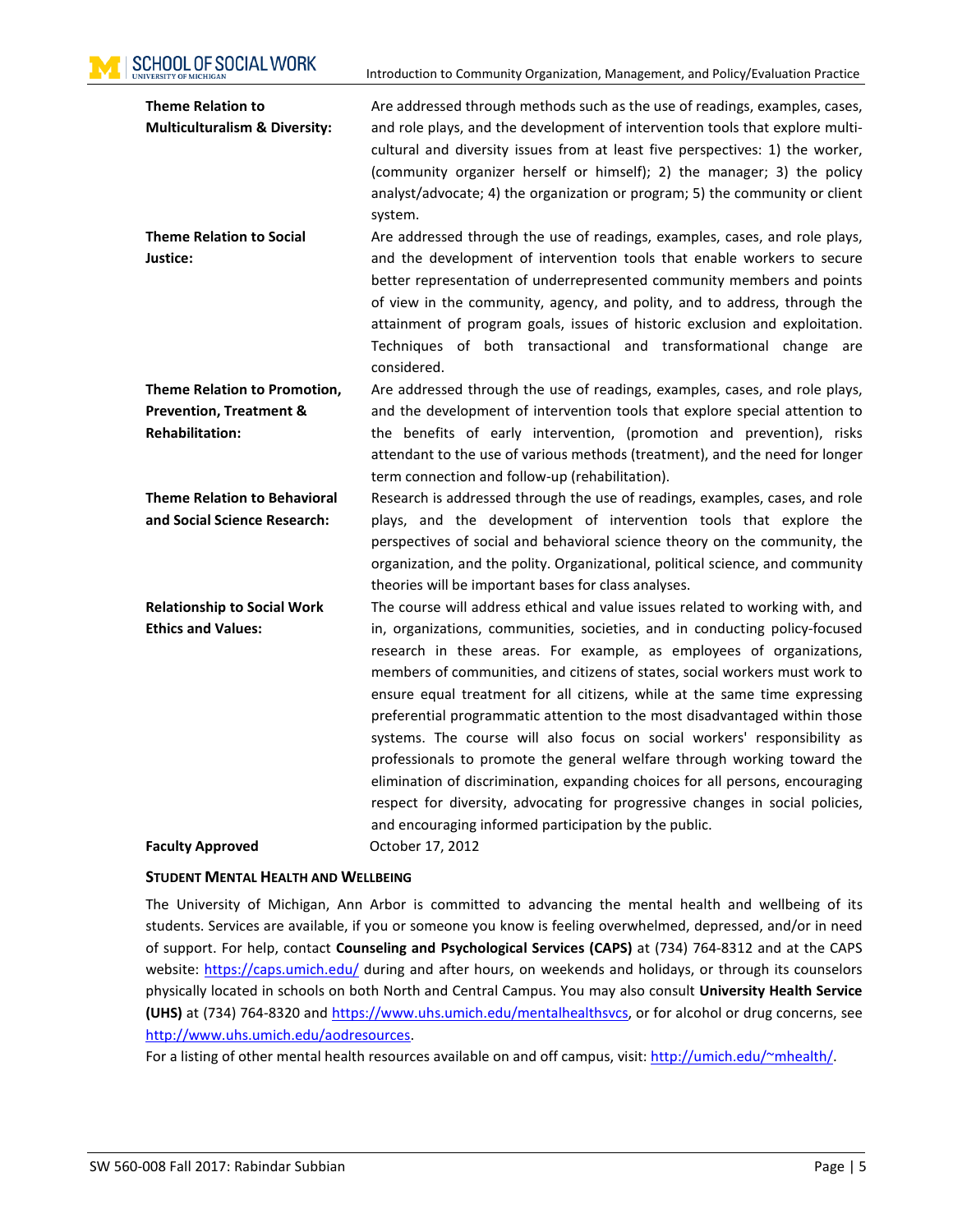### <span id="page-5-0"></span>**ACCOMMODATIONS**

If you have a condition or disability that may affect or interfere with your participation in this course, please contact the instructor as soon as possible to discuss accommodations for your specific needs. It is the School of Social Work's policy that instructors keep this information strictly confidential.

Information and resources for accommodations is also available with the office of Services for Students with Disability (SSD).

On September 14, 2016 their location and contact information was as follows:

**Location**—G-664 Haven Hall, 505 South State St., Ann Arbor, MI 48109-1045

**Phone**— (734) 763-3000, (734) 615-4461 (TDD), (734) 619-3947 (VP)

**Email**— ssdoffice@umich.edu

**Working Hours**— Monday through Friday, 8:00 a.m. to 5:00 p.m.

Please note that contact, location and working hours may change without notification. Most up to date contact, location and working hours information for the office is available via the search function of the University of Michigan website http://www.umich.edu and the University of Michigan Phone Directory service.

#### <span id="page-5-1"></span>**CREATING A POSITIVE LEARNING ENVIRONMENT**

This section has been quoted from Janet Ray's syllabus for SW 560 offered in the Fall 2013 semester. The instructor acknowledges her generous help in explaining how to create a positive learning experience. Ms. Ray has in turn acknowledged the collaborative efforts of past SW 560 instructors Luke Shaefer, Lorraine Gutierrez, Shane Brady, Tony Rothschild, Trina Shanks, Diane Vinokur and Michael Woodford in the creation of her syllabus.

"Critical analysis and discussion are integral components of graduate education, empowerment, and adult education. Thus, it is important to foster an environment in which all participants are willing to express their opinions and perspectives. At times, this engagement can involve some risk, but it is hoped that you will feel comfortable to share your views and queries in order to promote your learning and that of your colleagues.

To encourage this environment, we are all reminded of our professional responsibility to treat one another with respect. If the classroom is to be a space for learning, it cannot reinforce systems of bias and domination. As course instructor, I will strive to develop a respectful course environment. You too can contribute to this ethos by extending to your colleagues the same respect and sensitivity you desire.

Questioning one another is a part of a positive and productive learning<br>process. Such questioning should be done in a collegial, civil, and process. Such questioning should be done in a collegial, civil, and recognizing, respecting others' views, even if we do not agree with the perspectives being advanced. At times it may be necessary to challenge the ideas someone presents, but it is important to do so in a manner that calls into question the ideas outlined, not the person who presents them (adapted by M. Woodford from MSW Handbook, Faculty of Social Work, University of Toronto)."

### *Electronic Devices*

In consideration of your fellow students in this class please set all mobile phones that you bring to class on vibrate. If you need to take a call, please step outside and then answer the phone to ensure that the class is not disrupted.

### *Religious Observances*

Please let the instructor(s) know of your religious observances that may conflict with class attendance or assignment due dates or group work so that appropriate arrangements can be made. It would make the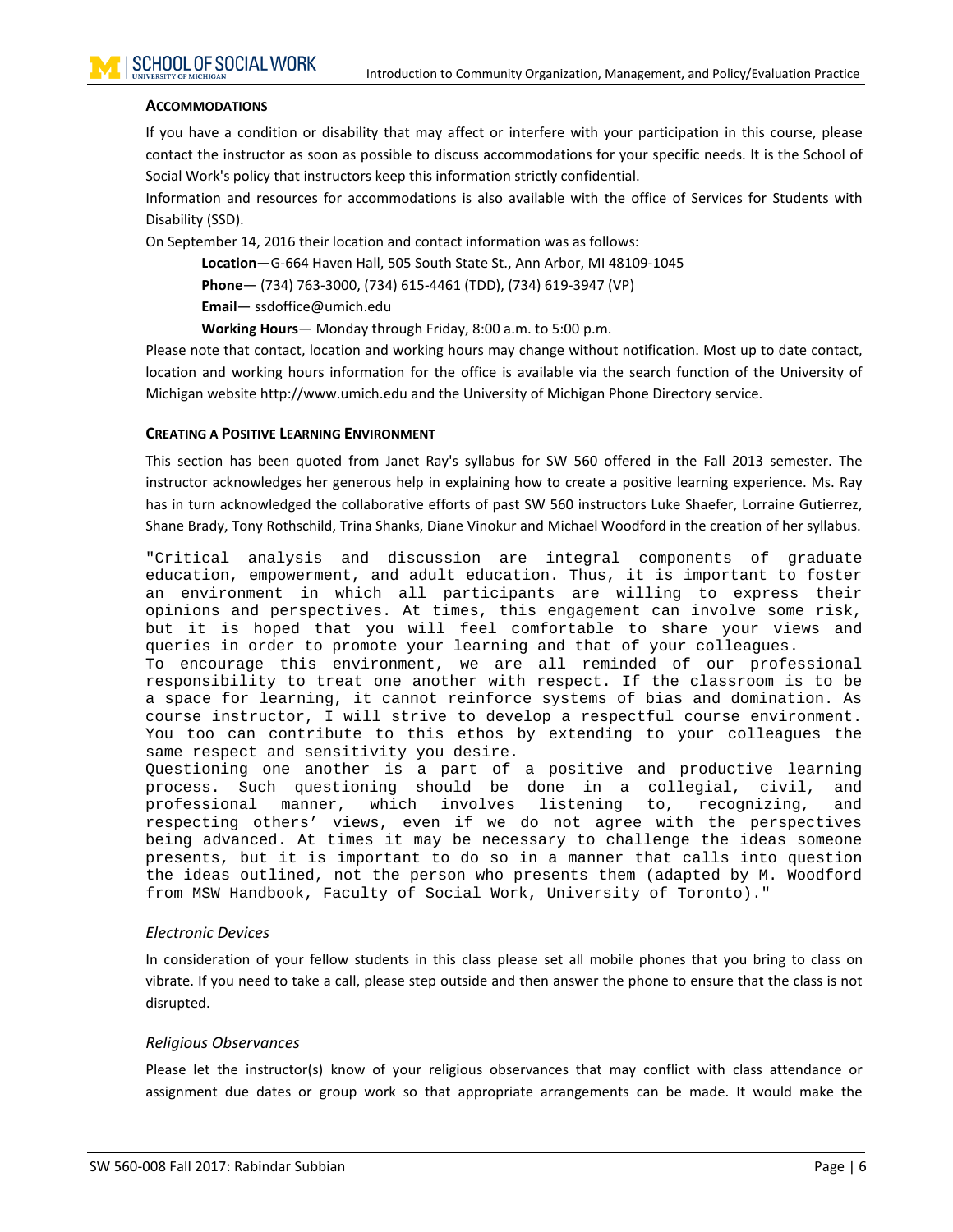instructor(s) (and possibly of your fellow team members') lives easier if you bring this up during the first week of the semester.

### *Contacting Instructor*

A note about email: Please place "SW560: " in the subject line. Please note, I do not check my University of Michigan email every day of the week, and therefore, I may not respond to your email the same day that you send them. However, I will try my best to respond to your email within 48 hours of receipt. For urgent matters, please call my mobile phone (314.322.6184) and leave a message.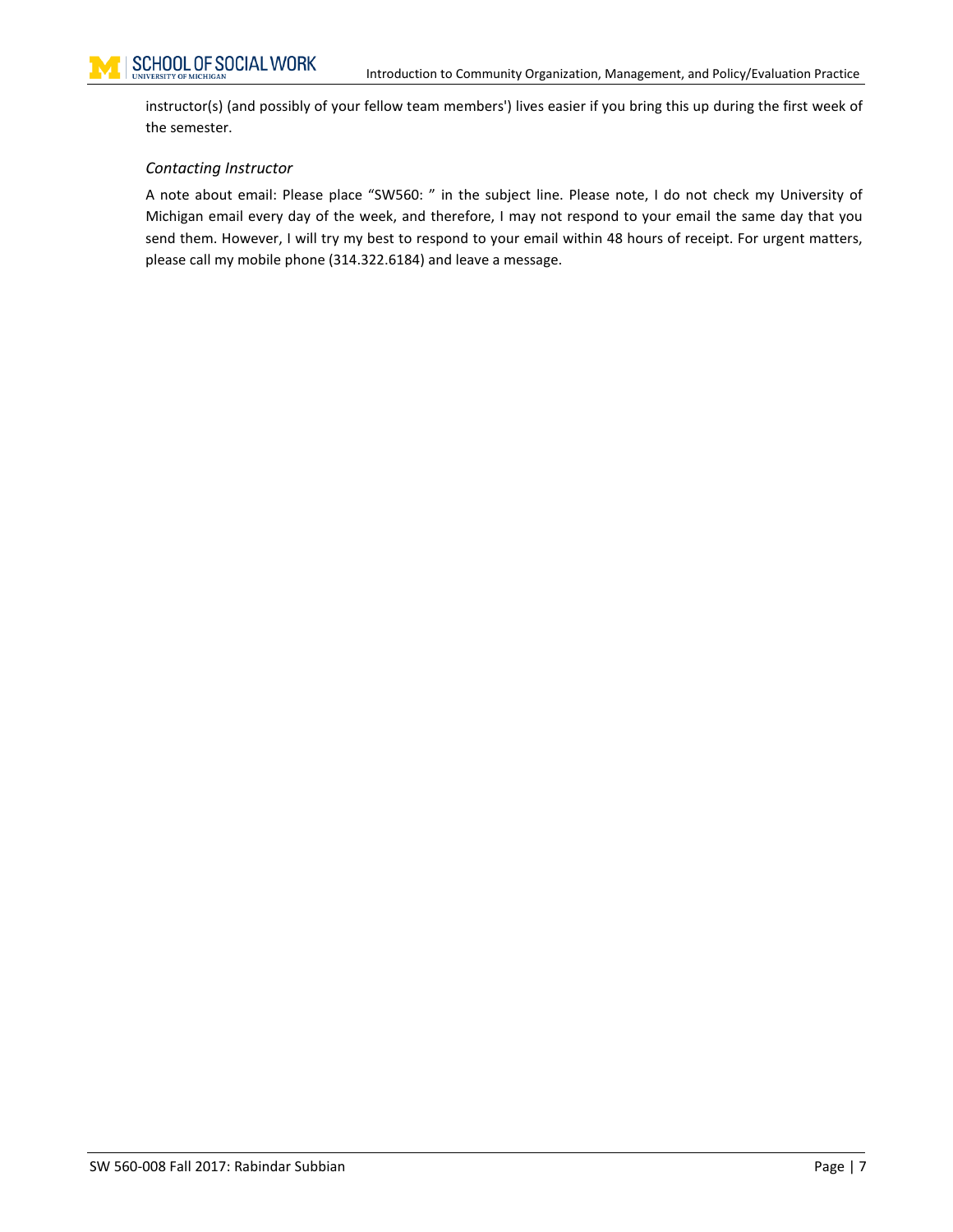# <span id="page-7-0"></span>**COURSE DETAILS**

# <span id="page-7-1"></span>**ASSIGNMENTS & GRADING**

Individual assignments are assignments that you will complete by yourself and team assignments are those you will complete in collaboration with your assigned team. All work must be your personal work that you contribute (either to your individual assignment or to your team's) and the work of others needs to be properly attributed. (Please pay close attention to the "Academic Honesty and Integrity" section of this syllabus in terms of attribution expectations.)

**Note: All assignments are due at the beginning of lecture time on the date they are due unless otherwise stated and should be submitted via the Canvas site for the course.**

If you think you will be late submitting an assignment, please inform the instructor(s) before the due date. The instructor may at her/his discretion accept late assignments and may impose a penalty of up to 50% of points earned for the assignment on a case by case basis. This includes team assignments, if any, and the whole team will be penalized for late submissions.

# *Class Critical Thinking and Q&A (Max.: 25 points)*

In this course there are no points toward the final course grade for attending class or for speaking up during class discussions. You can earn points during each class session towards the 'Class Critical Thinking and Q&A' "assignment" by demonstrating your ability to think critically and contributing to your peers' education during class lectures, both as judged by the instructor. The amount of points you earn in any given class session you choose to attend will be decided by the instructor. Typically, students are able to earn one or two points in a given class session. In order to earn points in a given class session you will need to:

- 1. Attend the entirety of the class session (i.e., not be late and not leave early without instructor's prior permission).
- 2. Successfully participate in discussions during the class session to demonstrate your critical thinking and contribute to the education of your peers.
- 3. Answer to the instructor's satisfaction any course content or lecture related questions asked of you during the class session.

# *Online Forum Postings (Max.: 2 postings = 5 + 5 = 10 points)*

Through the semester each student will be expected to respond to questions and / or discussions that the instructor(s) post via an online forum. You can earn up to 5 points in each of these posting assignments through your responses to the questions or to your peers' comments.

# *Reflection Paper (0 points) & Individual Evaluation of Team (Max.: 5 points)*

The initial 'Reflection Paper' will carry no points assigned. It is a way to help you reflect on working in a team and get to the people you will work with through the term. Specific details about the paper and the assignment will be provided during lecture.

The 'Individual Evaluation of Team' is a required individual assignment. It is an opportunity at the end of the semester for you to provide input into your individual contributions in team assignments and provide feedback on your experiences working in your assigned team. It is expected that your responses will be confidential and that you as a student will not have access to the submissions of other students in the class. You can earn a maximum of 5 points towards your grade for the course in this assignment based on the feedback received from other members of your team.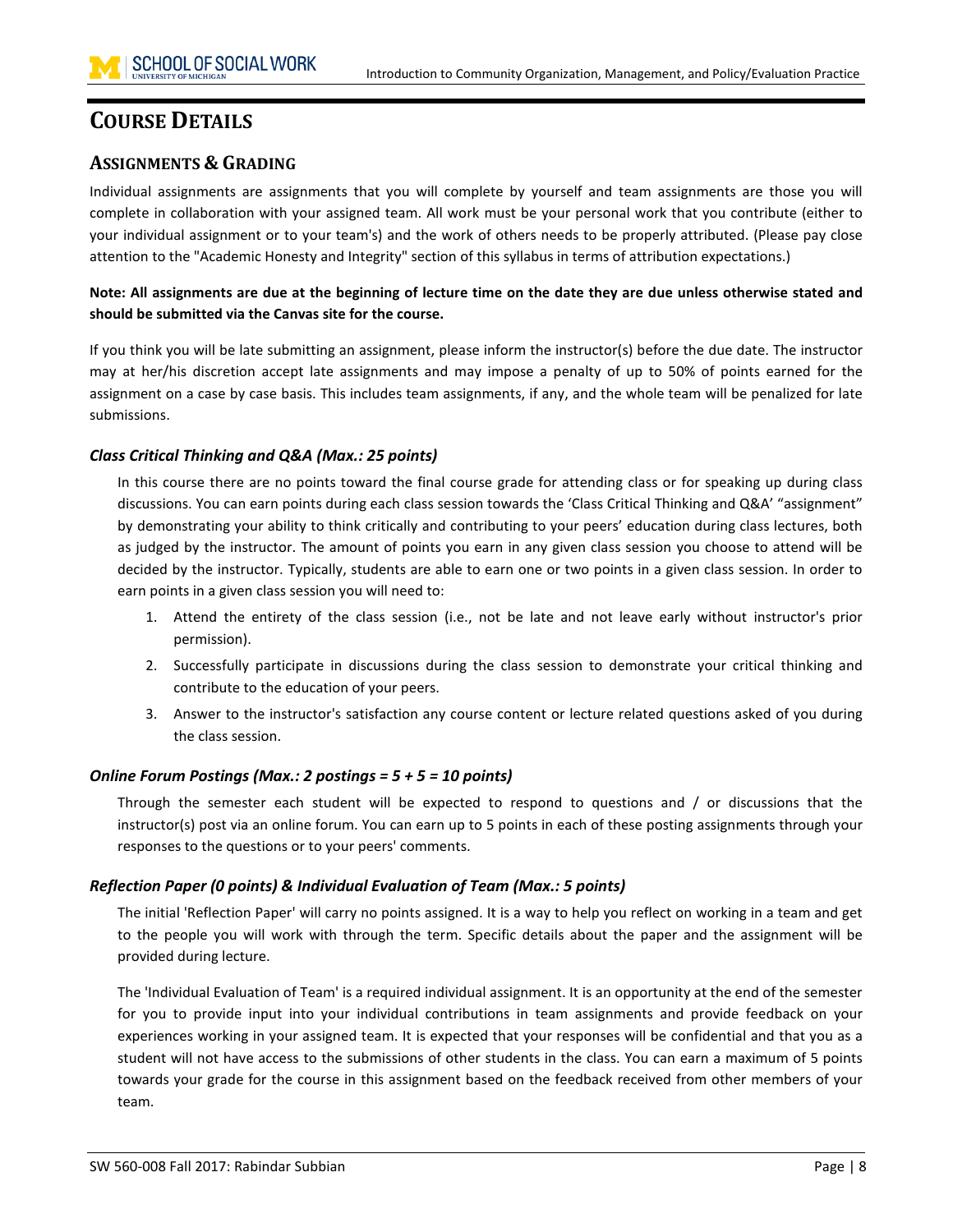### *Community Assessment Assignment (Max.: 25 points)*

The 'Community Assessment Assignment' is a team assignment. At the beginning of the semester you will be assigned a team with two to four fellow students. As a team you will chose a community to focus on and will profile and assess the community. You are expected to use the knowledge learned in the class as well as that you bring to the class from past experiences for this assignment. You will assemble quantitative and qualitative data to present as a part of your assessment. Assessments are expected to be at least 10 pages (without including cover page), though significantly larger assessments are more typical. Details of the assignment will be provided during class sessions.

## *Grant Assignment (Max.: 15 points)*

The 'Grant Assignment' is a team assignment. You will leverage the knowledge about the community you assembled in the 'Community Assessment Assignment' by submitting a grant on behalf of the same community (or its members). Details of the assignment will be provided during class sessions.

### *Advocacy Paper / Proposal (Max.: 10 points)*

The 'Advocacy Paper / Proposal' is a team assignment. After assessing a community's needs and submitting a grant relevant to these needs, you will prepare to influence the systems affecting the community by advocating for policies and / or designing policies that would benefit the community. Details of the assignment will be provided during class sessions.

As an instructor I want each student to attain their greatest learning potential for this course. I am not a gate keeper to your grade and view myself as a facilitator to your achieving the maximum grade you deserve based on the learning you achieve. Points will be applied toward deciding your grade for the course. The assignments and their respective maximum points that can be earned is as follows.

| <b>ASSIGNMENT</b><br><b>TYPE</b> | <b>ASSIGNMENT NAME(S)</b>                                                        | <b>MAXIMUM</b><br><b>POINTS</b> | <b>MAXIMUM POINTS AS A % OF</b><br><b>TOTAL COURSE POINTS</b> |
|----------------------------------|----------------------------------------------------------------------------------|---------------------------------|---------------------------------------------------------------|
|                                  | Class Critical Thinking and Q&A                                                  | 25 points                       | 25%                                                           |
| Individual                       | 2 Online Forum Postings $(5 + 5 = 10 \text{ points})$                            | 10 points                       | 10%                                                           |
| Assignment                       | Instructor's evaluation of student's holistic<br>performance during the semester | 10 points                       | 10%                                                           |
|                                  | Reflection Paper/Individual Evaluation of Team                                   | 5 points                        | 5%                                                            |
| Team                             | <b>Community Assessment Assignment</b>                                           | 25 points                       | 25%                                                           |
| Assignment                       | <b>Grant Assignment</b>                                                          | 15 points                       | 15%                                                           |
|                                  | Advocacy Paper / Proposal Assignment                                             | 10 points                       | 10%                                                           |
|                                  | <b>TOTAL</b>                                                                     | <b>100 POINTS</b>               | 100%                                                          |

### *Translation of points earned to grade assigned for course*

| $A+$ | 99-100 | B+ | 87-89 | C+                   | 77-79 | D+       | 67-69 | <60 |
|------|--------|----|-------|----------------------|-------|----------|-------|-----|
|      | 97-98  | D  | 84-86 | -<br>∼               | 74-76 | ◡        | 64-66 |     |
| A-   | 90-96  | B- | 80-83 | ∽<br>. <b>.</b><br>ັ | 70-73 | n<br>− ש | 60-63 |     |

| Grade | <b>Description</b>                                                                                         |
|-------|------------------------------------------------------------------------------------------------------------|
| A+    | Grades of "A+" are typically earned by students who turn in exceptional work in assignments and            |
|       | exceptionally contribute in class and in their assigned teams. The grade of A+ will rarely be used and, in |
|       | general, students should not expect to receive this grade, for it signifies work that goes beyond the      |
|       |                                                                                                            |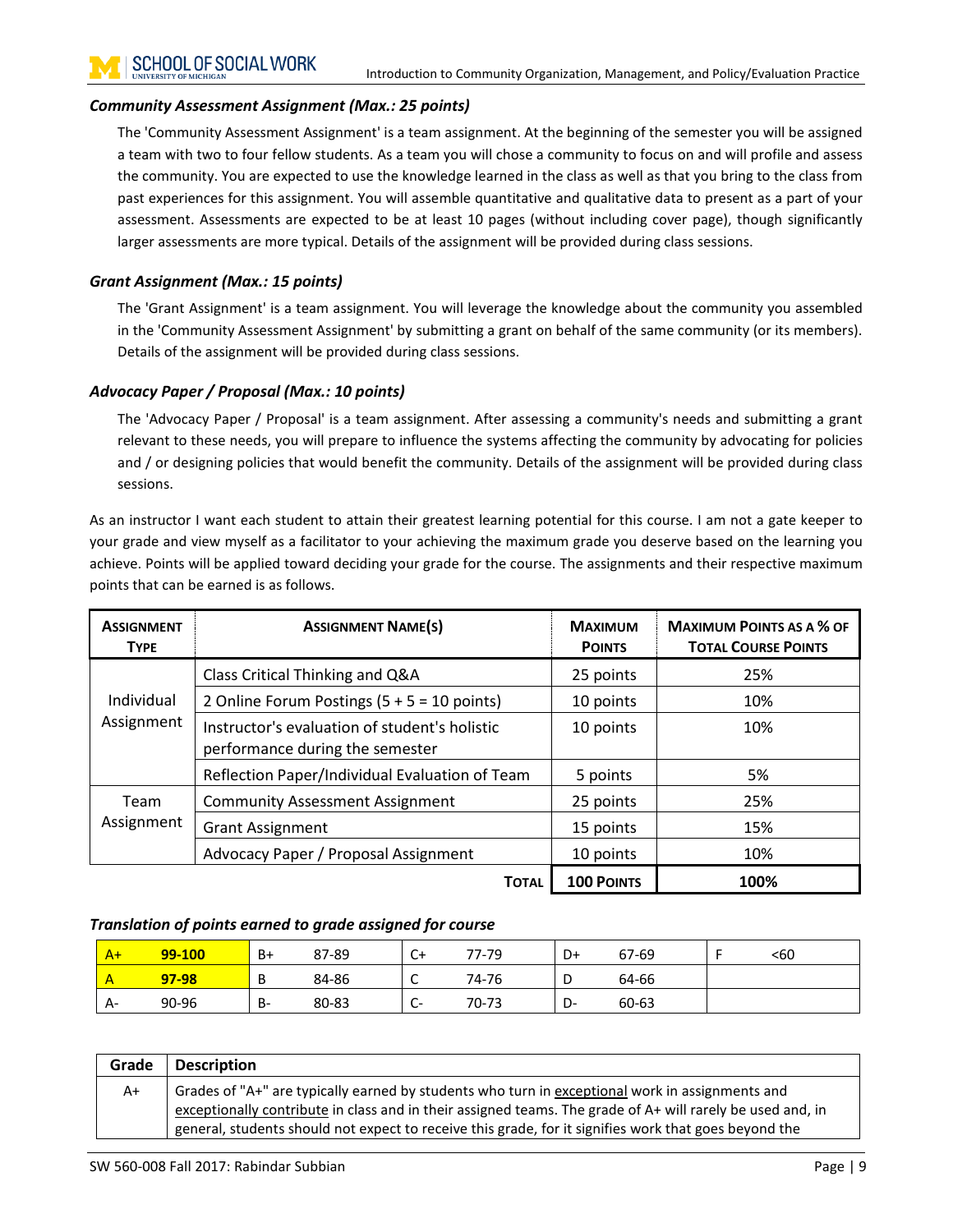|             | content of the course and the expertise students are expected to master. An A+ is very rare to obtain.                                                                                                                                                                                                                                                                                                                                            |  |  |  |  |  |
|-------------|---------------------------------------------------------------------------------------------------------------------------------------------------------------------------------------------------------------------------------------------------------------------------------------------------------------------------------------------------------------------------------------------------------------------------------------------------|--|--|--|--|--|
| A or A-     | Grades of "A" or "A-" are reserved for student work which not only demonstrates excellent mastery of<br>content but which also shows that the student has undertaken a complex task, has applied critical thinking<br>skills to the assignment, and/or has demonstrated creativity in his or her approach. The difference<br>between these two grades is determined by the degree to which these skills have been demonstrated by<br>the student. |  |  |  |  |  |
| B+          | A grade of B+ is given to work which is judged to be very good. This grade denotes that a student has<br>demonstrated a more-than competent understanding of the material.                                                                                                                                                                                                                                                                        |  |  |  |  |  |
| B           | A grade of B is given to student work which meets the basic requirements. It denotes that the student has<br>done adequate work and meets basic course expectations.                                                                                                                                                                                                                                                                              |  |  |  |  |  |
| <b>B-</b>   | A grade of B- denotes that a student's performance was less than adequate, reflecting only moderate<br>grasp of content and/or expectations.                                                                                                                                                                                                                                                                                                      |  |  |  |  |  |
| $C+$ or $C$ | The grade of C reflects a minimal grasp of the assignment, poor organization of ideas and/or several<br>significant areas requiring improvement.                                                                                                                                                                                                                                                                                                  |  |  |  |  |  |
| $C-$ to $F$ | Grades between C- and F are applied to denote a failure to meet minimum standards, reflecting serious<br>deficiencies in all aspects of a student's performance.                                                                                                                                                                                                                                                                                  |  |  |  |  |  |

### *Academic Honesty and Integrity*

The "Student Code of Academic and Professional Conduct" of the School of Social Work, The University of Michigan, Ann Arbor, applies to all your work in this course. Cheating, plagiarism and academic dishonesty is prohibited and engaging in them can have serious consequences. Plagiarism is "representing someone else's ideas, words, statements or works as one's own without proper acknowledgment or citation."[1](#page-9-0) Section 1.12.02 of the 2013-14 MSW Student Guide states:

Examples of plagiarism include, but are not limited to:

- 1. Using or otherwise taking credit for someone else's work or ideas.
- 2. Using the language of another without full and proper quotation or source citation.
- 3. Implicitly presenting the appropriated words or ideas of another as one's own.
- 4. Using Internet source material, in whole or in part, without careful and specific reference to the source.
- 5. Borrowing facts, statistics, or other illustrative material without proper reference, unless the information is common knowledge or in common public use.
- 6. Self-plagiarism, that is, reusing one's own work without acknowledgment that the text appears elsewhere (e.g. in a paper for another current or previous class). Plagiarism, like other forms of cheating and misconduct, is taken very

seriously at the University of Michigan and is grounds for expulsion from the University.

Please familiarize yourself with "Student Code of Academic and Professional Conduct" section of the MSW handbook of the school. Instructors are required to report all violations of the code by students to the school administration. *Ignorantia juris non excusat*. Ignorance of the code will not excuse you from being held accountable for your transgressions of the code.

<span id="page-9-0"></span> <sup>1</sup> Section 1.12.02: Plagiarism. (2013). 2013-14 MSW Student Guide, School of Social Work, The University of Michigan, Ann Arbor. Retrieved Aug. 18, 2014, from http://ssw.umich.edu/msw-student-guide/section/1.12.02/plagiarism